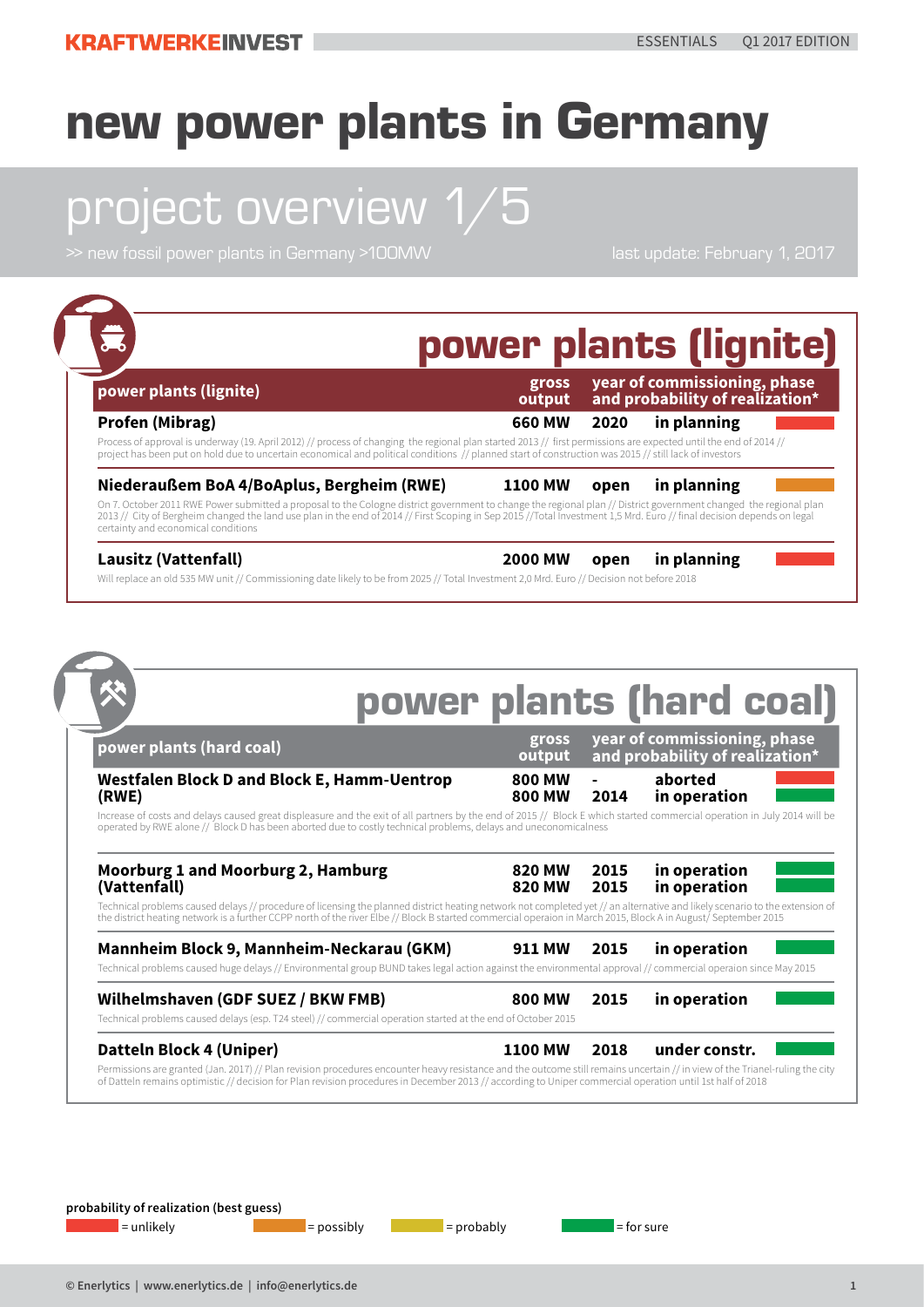# project overview 2/5

>> new fossil power plants in Germany >100MW last update: February 1, 2017

| power plants (hard coal)                                                                                                                                                                                                                                                                                                                                          | gross<br>output |      | year of commissioning, phase<br>and probability of realization* |  |
|-------------------------------------------------------------------------------------------------------------------------------------------------------------------------------------------------------------------------------------------------------------------------------------------------------------------------------------------------------------------|-----------------|------|-----------------------------------------------------------------|--|
| Dow Chemical, Stade (DOW)<br>EnBW withdrew from the project // Dow will continue on its own // process of approval to change the land use plan was successful // Environmental group BUND takes<br>legal action against the development plan // final decision depends on legal certainty and economical conditions // commissioning date planned to be from 2018 | <b>900 MW</b>   | 2018 | in planning                                                     |  |
| Industriepark, Brunsbüttel (GETEC Energie)<br>Project has been put on hold                                                                                                                                                                                                                                                                                        | 800 MW          | open | no information                                                  |  |
| Lünen (Steag)<br>We believe that the project ist no longer being pursued or has been put on hold // project does not appear on a semiofficial list released by the BDEW in April 2013                                                                                                                                                                             | 900 MW          | open | no information                                                  |  |
| Herne (Steag)<br>We believe that the project ist no longer being pursued or has been put on hold // project does not appear on a semiofficial list released by the BDEW in April 2013                                                                                                                                                                             | <b>750 MW</b>   | open | no information                                                  |  |

#### power plants (natural gas)

| power plants (natural gas)                                                                                                                                                                                                                                                      | gross<br>output | year of commissioning, phase<br>and probability of realization* |              |  |  |
|---------------------------------------------------------------------------------------------------------------------------------------------------------------------------------------------------------------------------------------------------------------------------------|-----------------|-----------------------------------------------------------------|--------------|--|--|
| Bremen (swb, Mainova, DB, TOBI, ovag)<br>In operation since December 2016 after three years delay // long term contract for providing 200 MW for Deutsche Bahn until 2038                                                                                                       | <b>445 MW</b>   | 2016                                                            | in operation |  |  |
| Lausward, Düsseldorf (Stadtwerke Düsseldorf)                                                                                                                                                                                                                                    | 595 MW          | 2016                                                            | in operation |  |  |
| Decision to build at the end of 2011 // financing has been secured // Siemens will be the manufacturer // building time expected to be 32 months //<br>natural gas will be supplied by Statoil for 15 years // construction well on schedule // in operation since January 2016 |                 |                                                                 |              |  |  |
| Niehl 3, Köln (RheinEnergie)                                                                                                                                                                                                                                                    | <b>450 MW</b>   | 2016                                                            | in operation |  |  |
| Decision to build was made in September 2012 // manufacturer will be Alstom // RheinEnergie only investor due to uncertain market conditions // construction well on<br>schedule // in operation since September 2016                                                           |                 |                                                                 |              |  |  |

**probability of realization (best guess)**

 $\blacksquare$  = unlikely  $\blacksquare$  = possibly  $\blacksquare$  = probably  $\blacksquare$  = for sure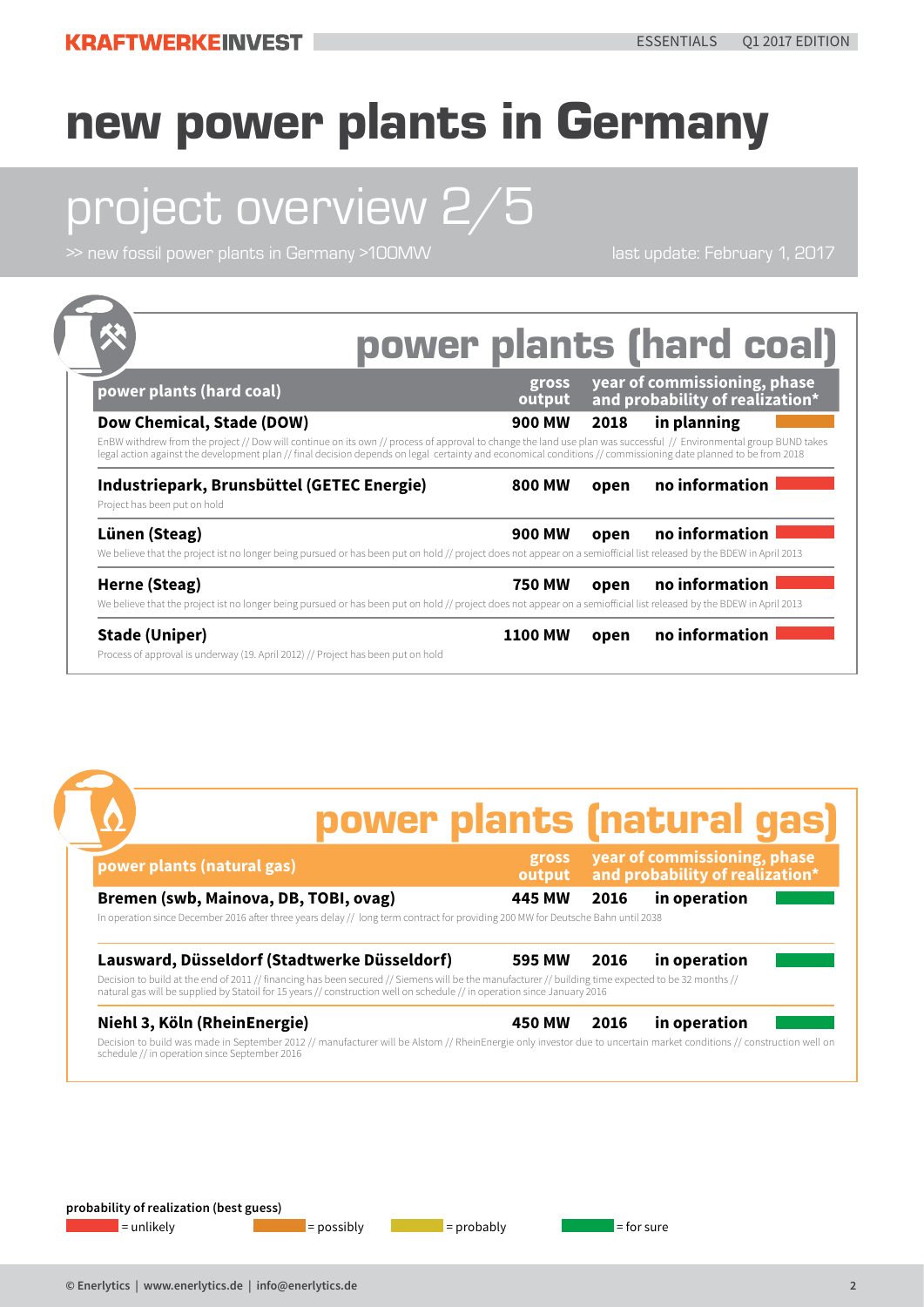# project overview 3/5

>> new fossil power plants in Germany >100MW last update: February 1, 2017

| <b>HKW Haferweg, Hamburg (Vattenfall)</b><br><b>150 MW</b><br>Heatplant // construction well on schedule // commissioning date planned to be from Winter 2016 / 2017<br>300 MW<br><b>200 MW</b><br>Replacement of an old coal fired power plant // 20 gas-fired engines à 10 MW // final investment decision was made in Nov. 2016 // Kraftanlagen München and GE will be<br><b>210 MW</b><br>commissioning date planned to be end of 2018/ beginning of 2019<br><b>570 MW</b><br>Process of approval is underway (19. April 2012) // Total Investment 350 Mio. Euro // GE and Iberdrola will be manufacturers // delays due to uncertain economical and | 2016<br>2017<br>2018 | under constr.<br>under constr.<br>under constr. |  |
|----------------------------------------------------------------------------------------------------------------------------------------------------------------------------------------------------------------------------------------------------------------------------------------------------------------------------------------------------------------------------------------------------------------------------------------------------------------------------------------------------------------------------------------------------------------------------------------------------------------------------------------------------------|----------------------|-------------------------------------------------|--|
| <b>HKW Lichterfelde, Berlin (Vattenfall)</b><br>Heatplant // Permissions are granted // manufacturer will be Iberdrola // GE will deliver gas-turbine // construction will begin in 2014 // commissioning date delayed by<br>one year to winter 2017/2018<br><b>Kiel (Stadtwerke Kiel)</b><br>manufacturers // Total Investment 290 Mio. €<br><b>Stuttgart (EnBW)</b><br>Heatplant // decision to build was made in Dec. 2016 // Total Investment 75 Mio. Euro // Permissions are expected for the beginning of 2017 //<br><b>Chemiepark Leverkusen (Steag)</b>                                                                                          |                      |                                                 |  |
|                                                                                                                                                                                                                                                                                                                                                                                                                                                                                                                                                                                                                                                          |                      |                                                 |  |
|                                                                                                                                                                                                                                                                                                                                                                                                                                                                                                                                                                                                                                                          |                      |                                                 |  |
|                                                                                                                                                                                                                                                                                                                                                                                                                                                                                                                                                                                                                                                          | 2018                 | in planning                                     |  |
|                                                                                                                                                                                                                                                                                                                                                                                                                                                                                                                                                                                                                                                          |                      |                                                 |  |
| political conditions // beginning of construction was planned to start from the end of 2013 // Repower withdrew from the project and sold it to Steag in May 2015 // building<br>time expected to be 30 months // final investment decision not made yet                                                                                                                                                                                                                                                                                                                                                                                                 | 2018                 | in planning                                     |  |
| <b>BHKW Mainz (KWM)</b><br><b>230 MW</b>                                                                                                                                                                                                                                                                                                                                                                                                                                                                                                                                                                                                                 | 2018                 | in planning                                     |  |
| Heatplant // 10 gas-fired engines à 10 MW // Total Investment 100 Mio. Euro // Permissions are granted // final decision was made in Dec. 2016 //<br>Wärtsilä Energy Solutions will be manufacturer // commissioning date planned to be winter 2018                                                                                                                                                                                                                                                                                                                                                                                                      |                      |                                                 |  |
| <b>HKW Marzahn, Berlin (Vattenfall)</b><br>260 MW                                                                                                                                                                                                                                                                                                                                                                                                                                                                                                                                                                                                        | 2020                 | in planning                                     |  |
| Heatplant // Siemens will be prime contractor // final decision expected in 2016 // commissioning date planned to be 2020                                                                                                                                                                                                                                                                                                                                                                                                                                                                                                                                |                      |                                                 |  |
| Haiming, Burghausen (formerly OMV)<br>800 MW                                                                                                                                                                                                                                                                                                                                                                                                                                                                                                                                                                                                             |                      | for sale                                        |  |
| Permissions are granted // OMV withdrew from the project and tries to find a new investor // project development goes on until final permission to buils                                                                                                                                                                                                                                                                                                                                                                                                                                                                                                 |                      |                                                 |  |
| <b>Schweinfurt (PQ Energy/ Blackstone)</b><br>800 MW                                                                                                                                                                                                                                                                                                                                                                                                                                                                                                                                                                                                     |                      | aborted                                         |  |
| Peak and backup power plant // Process of approval is not underway yet // Total investment 400 Mio. Euro // output from 800-1040 MW // location already secured //<br>aborted                                                                                                                                                                                                                                                                                                                                                                                                                                                                            |                      |                                                 |  |
| Leipheim (Stadtwerke Ulm/Neu-Ulm)<br>600 MW                                                                                                                                                                                                                                                                                                                                                                                                                                                                                                                                                                                                              | 2019                 | in planning                                     |  |
| A referendum decided to build a new power plant // no final decision yet // project comes in two phases: 1st phase: gas turbine, 2nd phase: steam turbine //<br>Siemens new cooperation partner // commissioning date (phase 1) planned to be from 2019                                                                                                                                                                                                                                                                                                                                                                                                  |                      |                                                 |  |
| <b>Wedel (Vattenfall)</b><br><b>300 MW</b>                                                                                                                                                                                                                                                                                                                                                                                                                                                                                                                                                                                                               |                      | open                                            |  |
| "Innovative" power plant with thermal store // replacement of an old power plant in Hamburg Wedel and an alternative to the planned extension of the district heating<br>network as part of the new power plant in Moorburg // perfomance audit not finished yet // retrofitting and the extension of operation of an old coal-fired plant meanwhile<br>decided // Since Dec. 2016 Vattenfall favours a decentralized and modular approach for strengthening the heating system - which makes a new large plant unnecessary                                                                                                                              |                      |                                                 |  |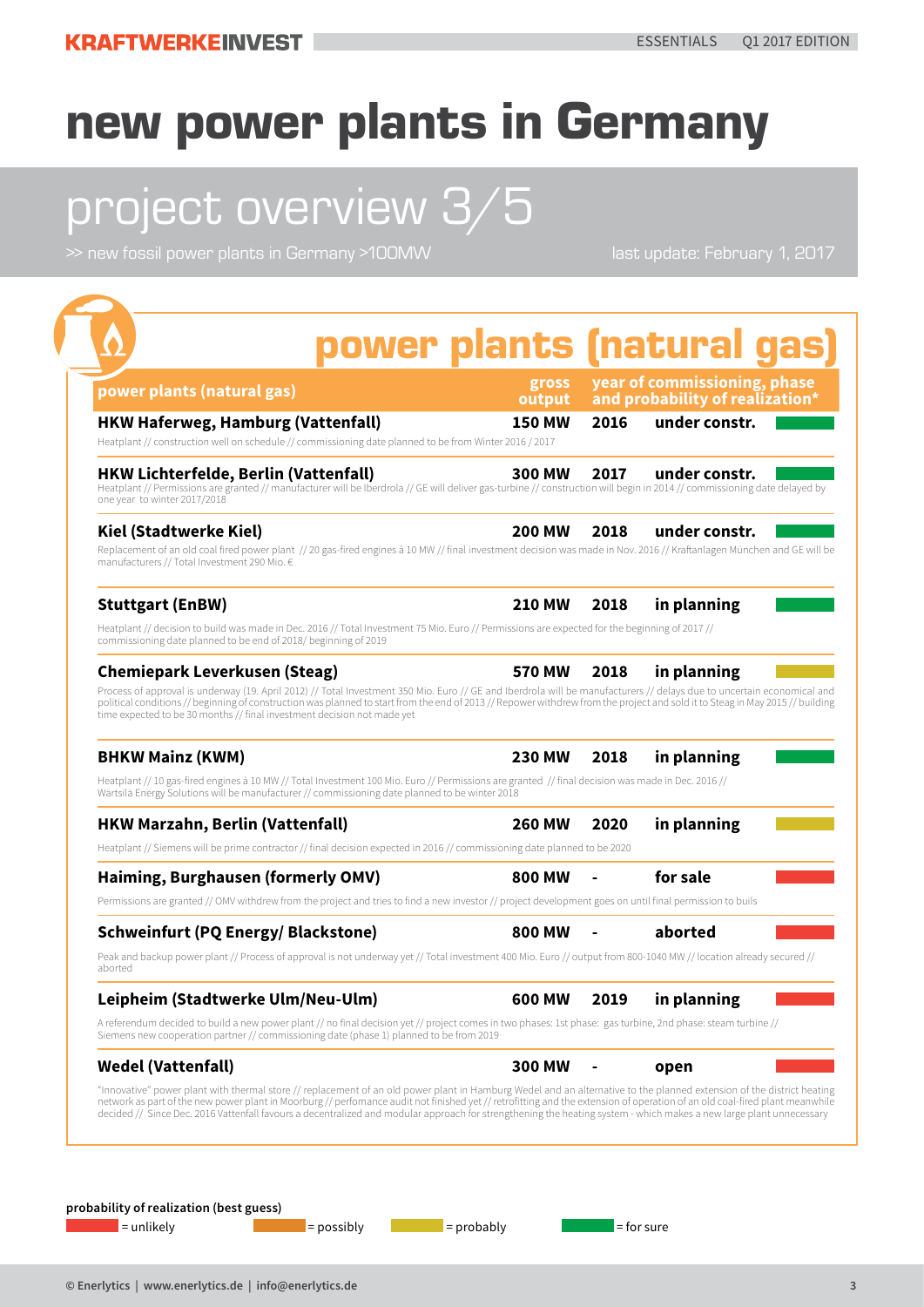# project overview 4/5

>> new fossil power plants in Germany >100MW last update: February 1, 2017

| power plants (natural gas)                                                                                                                                                                                                                                                                                  | gross<br>output |      | year of commissioning, phase<br>and probability of realization* |
|-------------------------------------------------------------------------------------------------------------------------------------------------------------------------------------------------------------------------------------------------------------------------------------------------------------|-----------------|------|-----------------------------------------------------------------|
| <b>Gersteinwerk, Werne (RWE)</b>                                                                                                                                                                                                                                                                            | 1300 MW         | 2018 | no information                                                  |
| Process of approval is underway // location already secured // final decision depends on economic conditions                                                                                                                                                                                                |                 |      |                                                                 |
| Griesheim (PQ Energy/ Blackstone)<br>Peak and backup power plant // Process of approval is not underway yet // Total investment 250 Mio. Euro // Scoping Jan 2013 // final decision depends on economic<br>conditions                                                                                       | 500 MW          | 2019 | no information                                                  |
| <b>HKW Klingenberg, Berlin (Vattenfall)</b><br>Heatplant // Process of approval is underway (19. April 2012) // final decision depends on legal certainty and economical conditions // commissioning date planned to<br>be from 2020                                                                        | 300 MW          | 2020 | in planning                                                     |
| <b>Chemiepark Uerdingen, Krefeld (Trianel /</b>                                                                                                                                                                                                                                                             | <b>1200 MW</b>  | 2020 | in planning                                                     |
| <b>Currenta und Partner)</b><br>Investment decision depends on regulation, capacity markets and economic conditions // beginning of construction deleayed for three years //<br>about 50 investors expressed their interest to have a share in the plant // commissioning date planned to be from 2019/2020 |                 |      |                                                                 |
| <b>Gundelfingen (PQ Energy/ Blackstone)</b>                                                                                                                                                                                                                                                                 | 1200 MW         | open | no information                                                  |
| Peak and backup power plant // Process of approval is not underway yet // location already secured // cooperation with RWE possible // final decision depends on<br>economic conditions                                                                                                                     |                 |      |                                                                 |
| <b>Oberrhein, Karlsruhe (MiRO und Trianel)</b><br>Joint Power plant // could be a replacement of an old nucelar power plant (Philippsburg 2) // Process of approval not before 2015 // commissioning date planned to be<br>after 2020                                                                       | 1200 MW         | open | in planning                                                     |
| Grundremmingen (RWE)<br>Possible replacement for an old nuclear power plant at the same location // Process of approval started at the end of 2014 // RWE wants to keep an option for this locaion<br>// there is no schedule yet                                                                           | offen           | open | no information                                                  |
| Mecklar-Marbach, Ludwigsau (Dong Energy)                                                                                                                                                                                                                                                                    | <b>1100 MW</b>  | open | for sale                                                        |
| Process of approval is underway (19. April 2012) // Iberdrola withdrew from the project and sold it to Dong Energy // Meanwhile Dong Energy also withdrew from the project<br>and is trying to sell it                                                                                                      |                 |      |                                                                 |
| Duisburg-Wanheim (Stadtwerke Duisburg)                                                                                                                                                                                                                                                                      | 600 MW          | open | on hold                                                         |
| Joint Power plant // replacement of an old coal fired power plant of Steag in Duisburg Walsum // decision has been postponed due to uncertain economical conditions                                                                                                                                         |                 |      |                                                                 |
| <b>Chempark Marl (Infracor)</b>                                                                                                                                                                                                                                                                             | 600 MW          | open | no information                                                  |
| Planning concept on the way from 2013 says the city of Marl // type of fuel unknown but probably not coal // many questions remain to be answered // no decision yet                                                                                                                                        |                 |      |                                                                 |
| <b>Weiher, Quierschied (Steag)</b>                                                                                                                                                                                                                                                                          | <b>500 MW</b>   | open | no information                                                  |
| Permissions are granted // replacement of an old coal fired power plant // gas-pipeline is currently being installed // no decision yet                                                                                                                                                                     |                 |      |                                                                 |
| Herne (Steag)                                                                                                                                                                                                                                                                                               | offen           | open | no information                                                  |
| Process of approval for a gas pipeline is underway // Steag wants to keep an option for this locaion                                                                                                                                                                                                        |                 |      |                                                                 |

 $\blacksquare$  = unlikely  $\blacksquare$  =  $\blacksquare$  = possibly  $\blacksquare$  = probably  $\blacksquare$  = for sure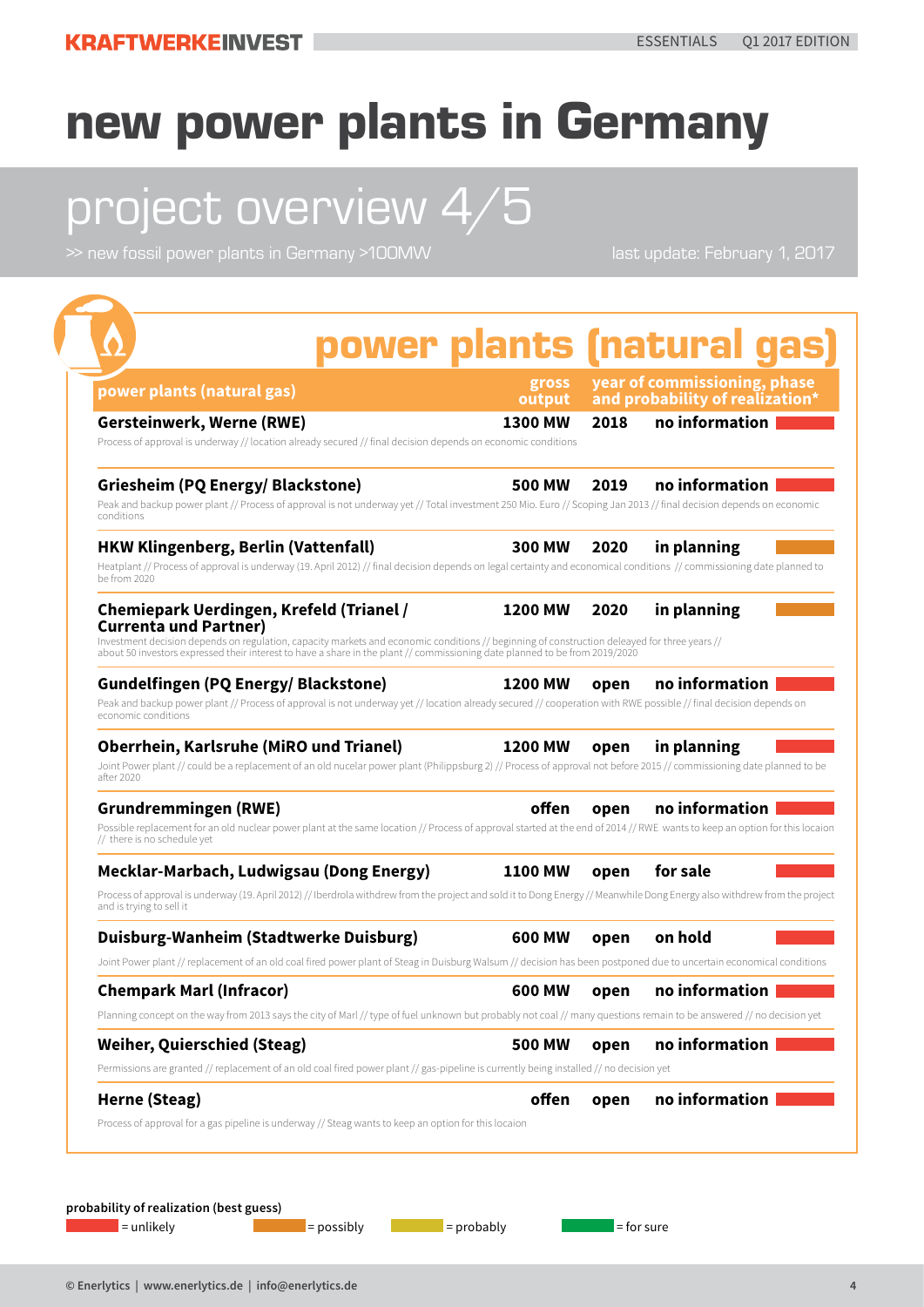# project overview 5/5

>> new fossil power plants in Germany >100MW last update: February 1, 2017

|                                                                                                                                                                                                            |                 |      | power plants (natural gas)                                      |
|------------------------------------------------------------------------------------------------------------------------------------------------------------------------------------------------------------|-----------------|------|-----------------------------------------------------------------|
| power plants (natural gas)                                                                                                                                                                                 | gross<br>output |      | year of commissioning, phase<br>and probability of realization* |
| Sachsen-Anhalt, Calbe (GDF SUEZ Energie)<br>Process of approval is underway (19. April 2012) // no news for a long time // we believe that the project ist no longer being pursued or has been put on hold | 400 MW          | open | no information                                                  |
| <b>RDK 6S, Karlsruhe (EnBW)</b><br>Permissions are granted // repowering of block 6 (RDK 6S) // project has been postponed                                                                                 | 465 MW          | open | no information                                                  |
| <b>Premnitz (EDF Deutschland)</b><br>Process of approval is underway (19. April 2012) // Alpiq withdrew from the project and sold it to EDF Deutschland                                                    | 400 MW          | open | no information                                                  |
| <b>Meppen (unknown, formerly NUON)</b><br>We believe that the project ist no longer being pursued or has been put on hold                                                                                  | <b>450 MW</b>   | open | no information                                                  |
| <b>Lubmin (EWN Energiewerke Nord)</b><br>At the end of 2014 EWN decided to suspend all planning                                                                                                            | <b>1800 MW</b>  |      | aborted                                                         |

**probability of realization (best guess)**

 $=$  unlikely  $=$  possibly  $=$  probably  $=$  for sure

Note

.<br>All the information contained in this newsletter has been gathered with the greatest care. In spite of that, we do not take any liability for correct, complete and up-to-date content. Most information contained are based on official communications from project developers, associations, national authorities and professional media. Sometimes we deviated with regard to project specific probabilities of realization<br>and expected commi

KW Walsum 10, KW Lünen, KW Dow Stade, KW Hüerth Knapsack 2, KW Boxberg R, Neurath BoA 2 and 3, KW Lingen, HKW Hannover, GuD Irsching 4 and RDK 8 have been removed because they went into operation.